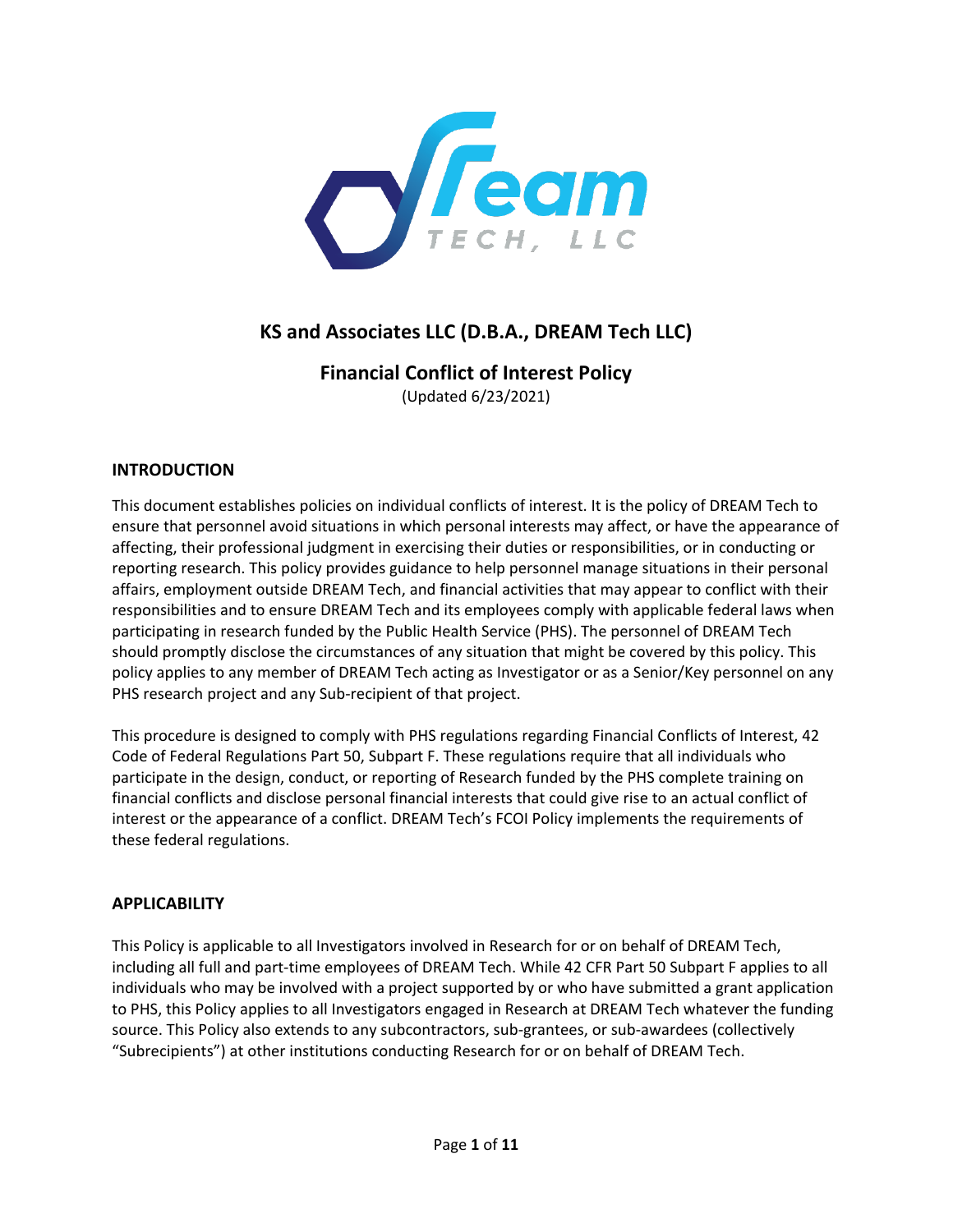#### **DEFINITIONS**

*Financial Conflict of Interest (FCOI)* means a Significant Financial Interest that could directly and significantly affect the design, conduct or reporting of Research.

*Financial Conflict of Interest Management Plan (FCOI Management Plan)* means a plan developed in accordance with this Policy for the management, reduction, or elimination of an identified Significant Financial Interest.

*Financial Conflict of Interest Report (FCOI Report)* means the DREAM Tech's report of a Financial Conflict of Interest to the awarding agency of PHS.

*Financial Interest* means anything of monetary value, whether or not the value is readily ascertainable.

*Institution* means any domestic or foreign, public or private, entity or organization (excluding a Federal agency) that submits a proposal, or that receives, PHS research funding. DREAM Tech, LLC is considered an "Institution" for purposes of this policy.

*Institutional Responsibilities* means an Investigator's professional activities on behalf of DREAM Tech (e.g., administration, research).

*Investigator* means any principal investigator, project manager, research analyst, or member of the research team identified as senior/key personnel on the grant or contract application, progress report, or any other report; and/or other individuals that the principal investigator/project manager identifies as responsible for or having substantial independent decision making with respect to the design, conduct or reporting of Research, including collaborators or consultants.

*Institutional Official* means the individual within the DREAM Tech designated as responsible for management of this Policy, including the solicitation and review of disclosures of Significant Financial Interests, training of Investigators, record retention, and reporting to funding agencies, sponsors and the public as detailed herein. The President and CEO have been designated as the Institutional Official for DREAM Tech.

#### *Significant Financial Interest (SFI)* means:

- (1) A financial interest consisting of one or more of the following interests of the Investigator (and those of the Investigator's spouse and dependent children) that reasonably appears to be related to the Investigator's institutional responsibilities:
	- a. With regard to any publicly traded entity, a significant financial interest exists if the value of any remuneration received from the entity in the twelve months preceding the disclosure and the value of any equity interest in the entity as of the date of disclosure, when aggregated, exceeds \$5,000. For purposes of this definition, remuneration includes salary and any payment for services not otherwise identified as salary (e.g., consulting fees, honoraria, paid authorship); equity interest includes any stock, stock option, or other ownership interest, as determined through reference to public prices or other reasonable measures of fair market value;
	- b. With regard to any non-publicly traded entity, a significant financial interest exists if the value of any remuneration received from the entity in the twelve months preceding the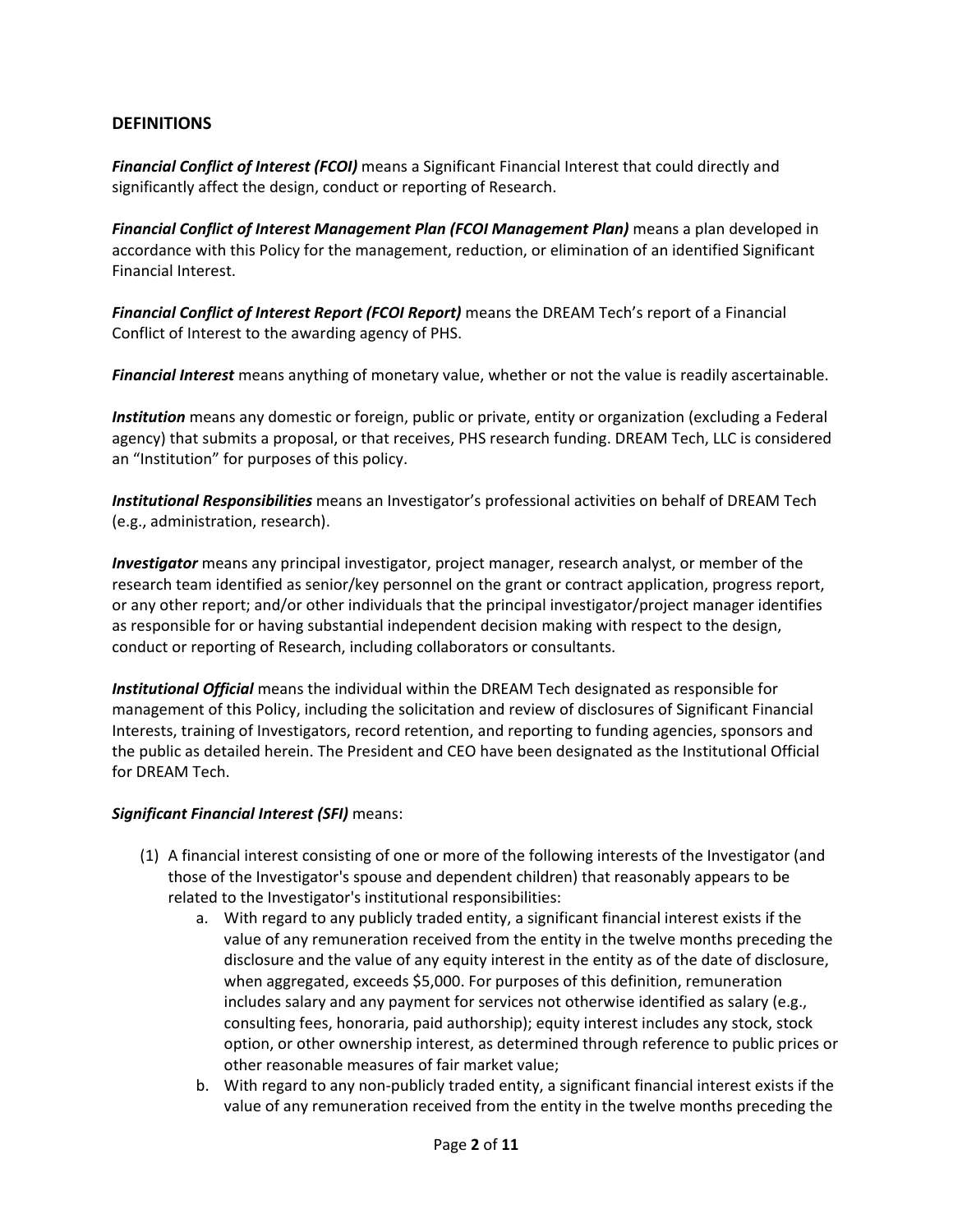disclosure, when aggregated, exceeds \$5,000, or when the Investigator (or the Investigator's spouse or dependent children) holds any equity interest (e.g., stock, stock option, or other ownership interest); or

- c. Intellectual property rights and interests (e.g., patents, copyrights), upon receipt of income related to such rights and interests.
- (2) Investigators also must disclose the occurrence of any reimbursed or sponsored travel (i.e., that which is paid on behalf of the Investigator and not reimbursed to the Investigator so that the exact monetary value may not be readily available), related to their Institutional responsibilities; provided, however, that this disclosure requirement does not apply to travel that is reimbursed or sponsored by a Federal, state, or local government agency, an Institution of higher education as defined at 20 U.S.C. 1001(a), an academic teaching hospital, a medical center, or a research institute that is affiliated with an Institution of higher education. Such disclosure will include, at a minimum, the purpose of the trip, the identity of the sponsor/organizer, the destination, and the duration. Institutional official(s) will determine if further information is needed, including a determination or disclosure of monetary value, in order to determine whether the travel constitutes an FCOI with the PHS-funded research.
- (3) The term *SFI* does not include the following types of financial interests: salary, royalties, or other remuneration paid by the Institution (DREAM Tech) to the Investigator if the Investigator is currently employed or otherwise appointed by the Institution, including intellectual property rights assigned to the Institution and agreements to share in royalties related to such rights; any ownership interest in the Institution held by the Investigator, if the Institution is a commercial or for-profit organization; income from investment vehicles, such as mutual funds and retirement accounts, as long as the Investigator does not directly control the investment decisions made in these vehicles; income from seminars, lectures, or teaching engagements sponsored by a Federal, state, or local government agency, an Institution of higher education as defined at 20 U.S.C. 1001(a), an academic teaching hospital, a medical center, or a research institute that is affiliated with an Institution of higher education; or income from service on advisory committees or review panels for a Federal, state, or local government agency, an Institution of higher education as defined at 20 U.S.C. 1001(a), an academic teaching hospital, a medical center, or a research institute that is affiliated with an Institution of higher education.

## **RESPONSIBILITIES OF INSTITUTIONS REGARDING INVESTIGATOR'S FCOI**

The Institution (DREAM Tech) shall:

- (1) Maintain, update, and enforce this Policy, and make it available via a publicly accessible website. If the Institution does not have any current presence on a publicly accessible website (and only in those cases), the Institution shall make this Policy available to any requestor within five business days of a request. If, however, the Institution acquires a presence on a publicly accessible website during the time of the PHS award, the requirement to post the information on that website will apply within 30 calendar days.
- (2) Inform each Investigator of the Institution's policy on financial conflicts of interest, the Investigator's responsibilities regarding disclosure of significant financial interests, and of the relevant regulations, 45 CFR subtitle A, subchapter A, part 94, and require each Investigator to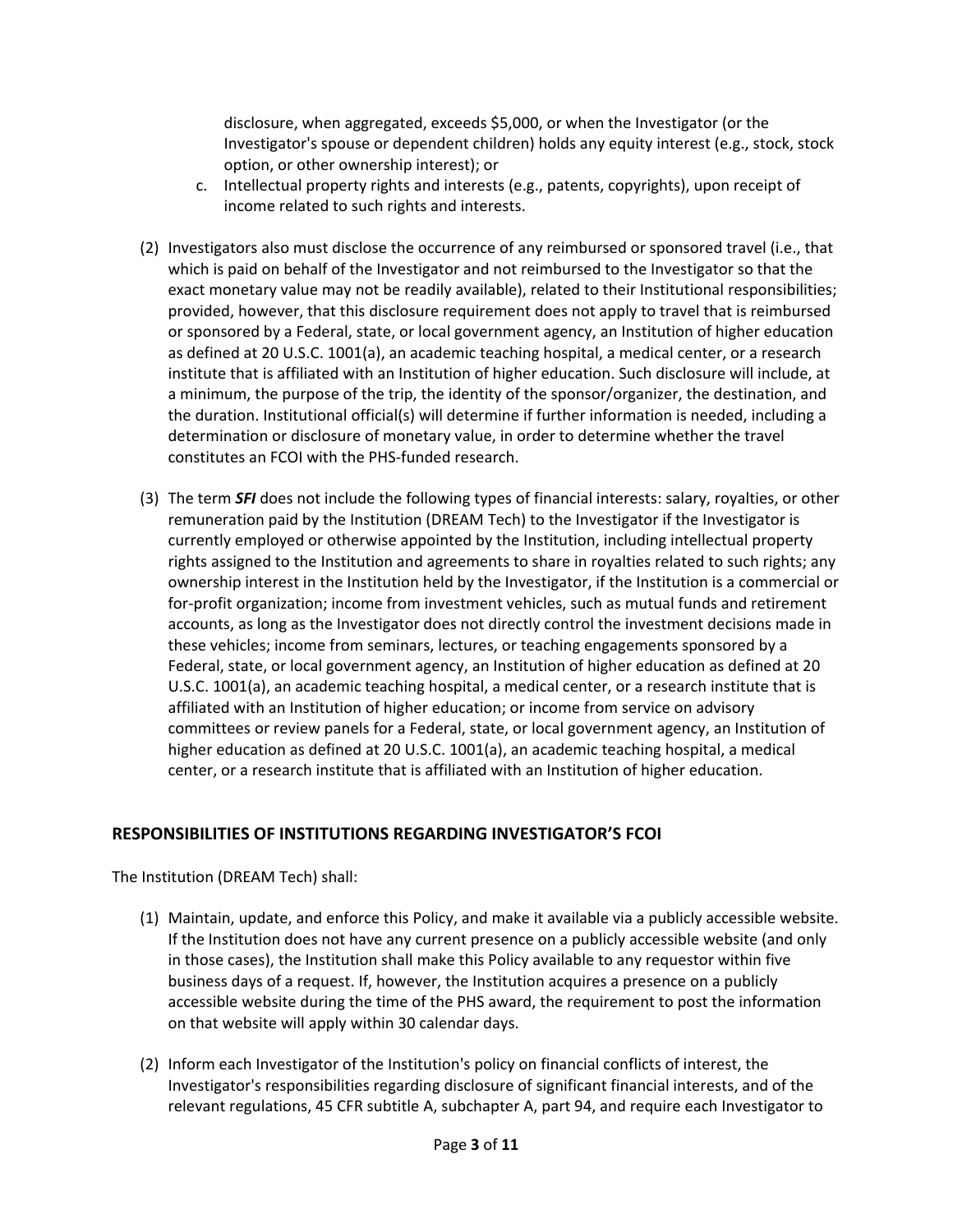complete training regarding the same prior to engaging in research related to any PHS-funded contract and at least every four years, and immediately when any of the following circumstances apply:

- a. The Institution revises its financial conflict of interest policies or procedures in any manner that affects the requirements of Investigators;
- b. An Investigator is new to an Institution; or
- c. An Institution finds that an Investigator is not in compliance with the Institution's financial conflict of interest policy or management plan.
- (3) If the Institution carries out the PHS-funded research through a subrecipient (e.g., subcontractors, or consortium members), the Institution (awardee Institution) must take reasonable steps to ensure that any subrecipient Investigator complies with this part by
	- a. Incorporating as part of a written agreement with the subrecipient terms that establish whether the financial conflicts of interest policy of the awardee Institution or that of the subrecipient will apply to the subrecipient's Investigators.
		- i. If the subrecipient's Investigators must comply with the subrecipient's financial conflicts of interest policy, the subrecipient shall certify as part of the agreement referenced above that its policy complies with this Policy. If the subrecipient cannot provide such certification, the agreement shall state that subrecipient Investigators are subject to the financial conflicts of interest policy of the awardee Institution for disclosing significant financial interests that are directly related to the subrecipient's work for the awardee Institution;
		- ii. Additionally, if the subrecipient's Investigators must comply with the subrecipient's financial conflicts of interest policy, the agreement referenced above shall specify time period(s) for the subrecipient to report all identified financial conflicts of interest to the awardee Institution. Such time period(s) shall be sufficient to enable the awardee Institution to provide timely FCOI reports, as necessary, to the PHS as required by this Policy;
		- iii. Alternatively, if the subrecipient's Investigators must comply with the awardee Institution's financial conflicts of interest policy, the agreement referenced above shall specify time period(s) for the subrecipient to submit all Investigator disclosures of significant financial interests to the awardee Institution. Such time period(s) shall be sufficient to enable the awardee Institution to comply timely with its review, management, and reporting obligations under this Policy.
	- b. Prroviding FCOI reports to the PHS Awarding Component regarding all financial conflicts of interest of all subrecipient Investigators consistent with this Policy, i.e., prior to the expenditure of funds and within 60 days of any subsequently identified FCOI.
- (4) Designate an institutional official(s) to solicit and review disclosures of significant financial interests from each Investigator who is planning to participate in, or is participating in, the PHSfunded research.
- (5) Requirements:
	- a. Require that each Investigator who is planning to participate in the PHS-funded research disclose to the Institution's designated official(s) the Investigator's significant financial interests (and those of the Investigator's spouse and dependent children) no later than date of submission of the Institution's proposal for PHS-funded research.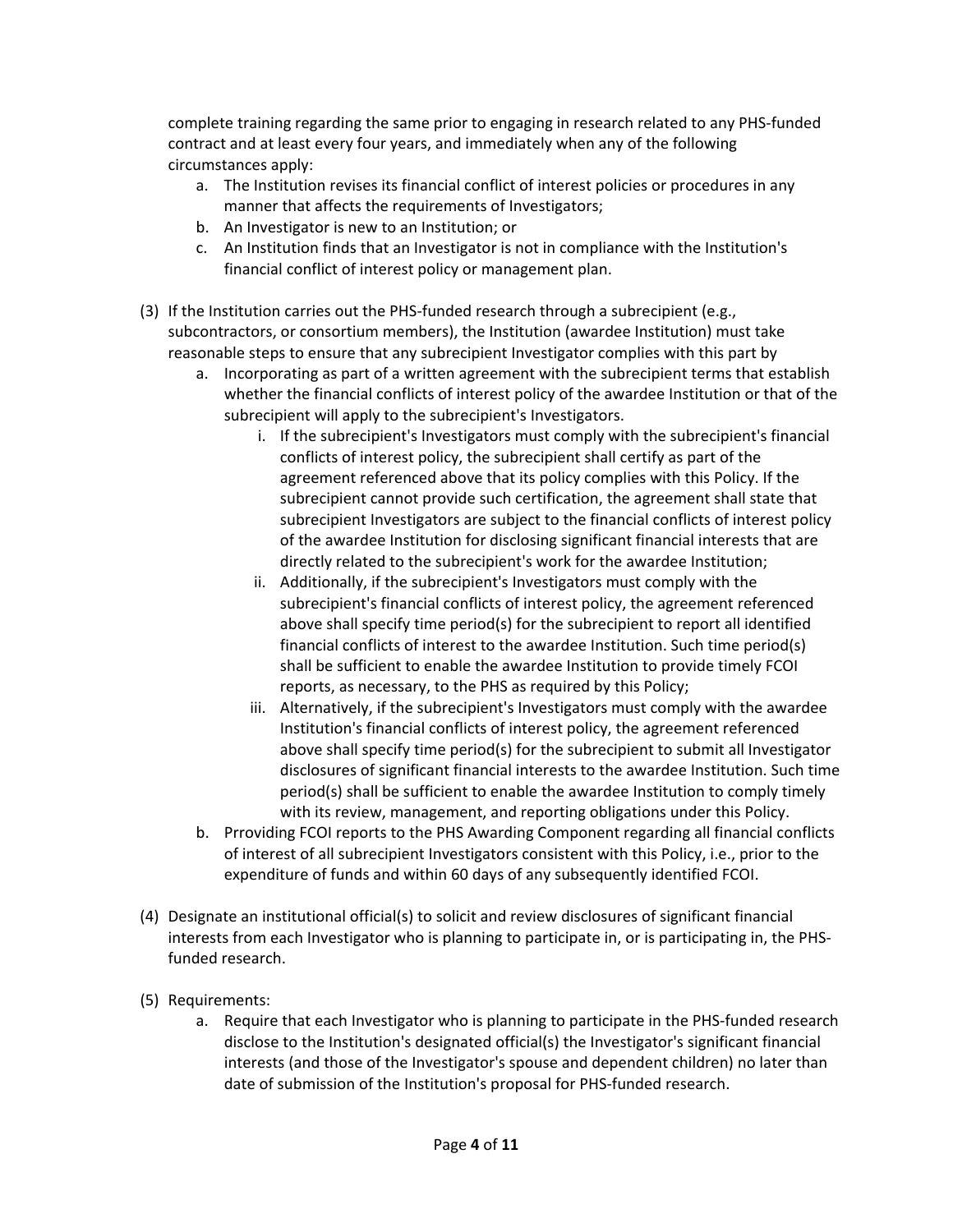- b. Require each Investigator who is participating in the PHS-funded research to submit an updated disclosure of significant financial interests at least annually, in accordance with the specific time period prescribed by the Institution, during the period of the award. Such disclosure shall include any information that was not disclosed initially to the Institution pursuant to (5)a of this section, or in a subsequent disclosure of significant financial interests (e.g., any financial conflict of interest identified on a PHS-funded project that was transferred from another Institution), and shall include updated information regarding any previously disclosed significant financial interest (e.g., the updated value of a previously disclosed equity interest).
- c. Require each Investigator who is participating in the PHS-funded research to submit an updated disclosure of significant financial interests within thirty days of discovering or acquiring (e.g., through purchase, marriage, or inheritance) a new significant financial interest.
- (6) Provide guidelines for the designated institutional official(s) to determine whether an Investigator's significant financial interest is related to PHS-funded research and, if so related, whether the significant financial interest is a financial conflict of interest. An Investigator's significant financial interest is related to PHS-funded research when the Institution, through its designated official(s), reasonably determines that the significant financial interest: Could be affected by the PHS-funded research; or is in an entity whose financial interest could be affected by the research. The Institution may involve the Investigator in the designated official(s)'s determination of whether a significant financial interest is related to the PHS-funded research. A financial conflict of interest exists when the Institution, through its designated official(s), reasonably determines that the significant financial interest could directly and significantly affect the design, conduct, or reporting of the PHS-funded research.
- (7) Take such actions as necessary to manage financial conflicts of interest, including any financial conflicts of a subrecipient Investigator pursuant to paragraph 5.3 of this section. Management of an identified financial conflict of interest requires development and implementation of a management plan and, if necessary, a retrospective review and mitigation report pursuant to §94.5(a).
- (8) Provide initial and ongoing FCOI reports to the PHS as required pursuant to §94.5(b).
- (9) Maintain records relating to all Investigator disclosures of financial interests and the Institution's review of, and response to, such disclosures (whether or not a disclosure resulted in the Institution's determination of a financial conflict of interest), and all actions under the Institution's policy or retrospective review, if applicable, for at least three years from the date of final payment or, where applicable, for the time periods specified in 48 CFR part 4, subpart 4.7.
- (10)Establish adequate enforcement mechanisms and provide for employee sanctions or other administrative actions to ensure Investigator compliance as appropriate.
- (11)Certify, in each contract proposal to which this Policy applies, that the Institution:
	- a. Has in effect at that Institution an up-to-date, written, and enforced administrative process to identify and manage financial conflicts of interest with respect to all research projects for which funding is sought or received from the PHS;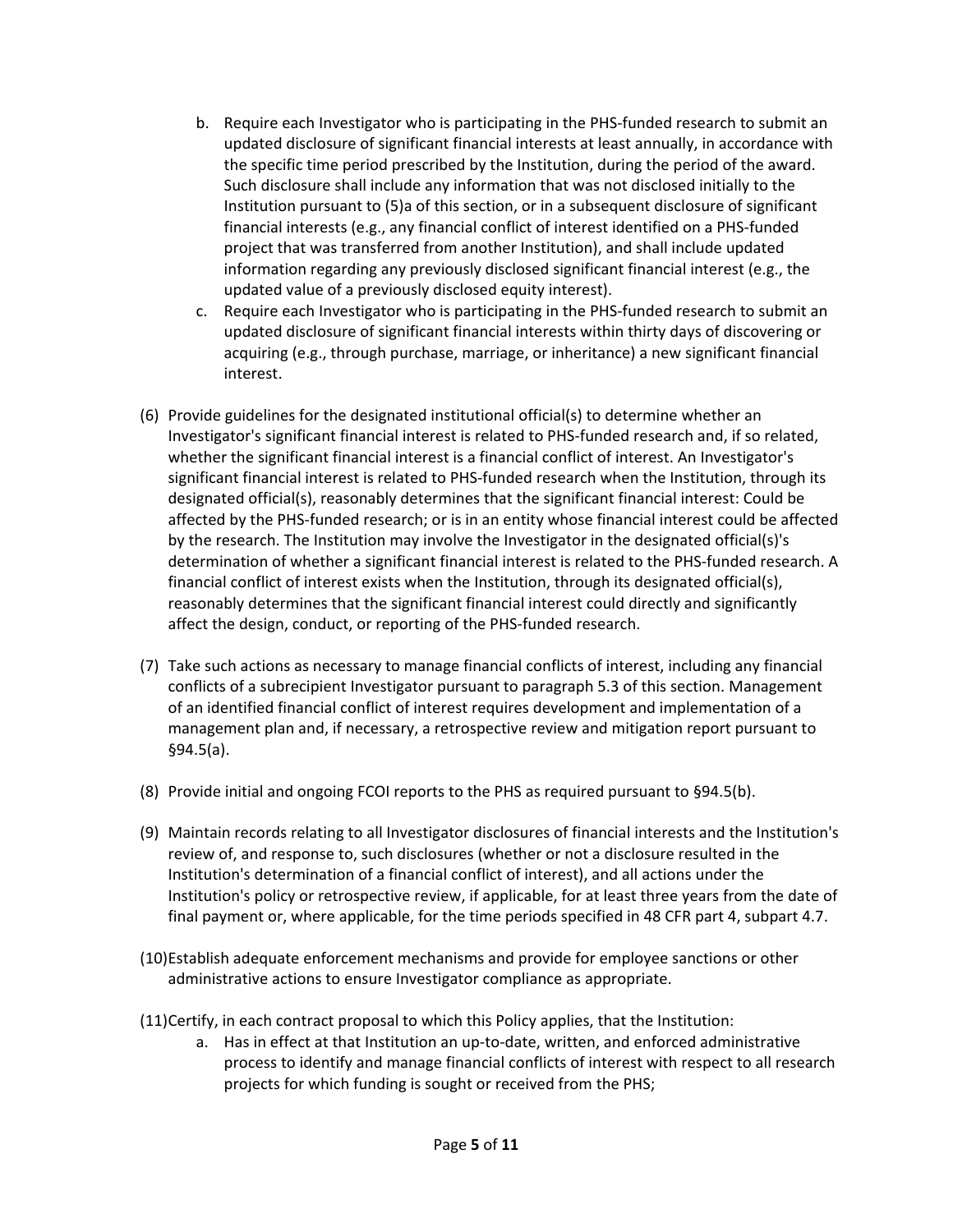- b. Shall promote and enforce Investigator compliance with this Policy's requirements including those pertaining to disclosure of significant financial interests;
- c. Shall manage financial conflicts of interest and provide initial and ongoing FCOI reports to the PHS Awarding Component consistent with this Policy;
- d. Agrees to make information available, promptly upon request, to the HHS relating to any Investigator disclosure of financial interests and the Institution's review of, and response to, such disclosure, whether or not the disclosure resulted in the Institution's determination of a financial conflict of interest; and
- e. Shall fully comply with the requirements of this Policy.

## **MANAGEMENT AND REPORTING OF FINANCIAL CONFLICTS OF INTEREST**

- (1) Management of financial conflicts of interest.
	- a. Prior to the Institution's expenditure of any funds under a PHS-funded research project, the designated official(s) of the Institution shall, consistent with §94.4(f): review all Investigator disclosures of significant financial interests; determine whether any significant financial interests relate to PHS-funded research; determine whether a financial conflict of interest exists; and, if so, develop and implement a management plan that shall specify the actions that have been, and shall be, taken to manage such financial conflict of interest. Examples of conditions or restrictions that might be imposed to manage a financial conflict of interest include, but are not limited to:
		- i. Public disclosure of financial conflicts of interest (e.g., when presenting or publishing the research);
		- ii. For research projects involving human subjects research, disclosure of financial conflicts of interest directly to participants;
		- iii. Appointment of an independent monitor capable of taking measures to protect the design, conduct, and reporting of the research against bias, resulting from the financial conflict of interest;
		- iv. Modification of the research plan;
		- v. Change of personnel or personnel responsibilities, or disqualification of personnel from participation in all or a portion of the research;
		- vi. Reduction or elimination of the financial interest (e.g., sale of an equity interest); or
		- vii. Severance of relationships that create financial conflicts.
	- b. Whenever, in the course of an ongoing PHS-funded research project, an Investigator who is new to participating in the research project discloses a significant financial interest or an existing Investigator discloses a new significant financial interest to the Institution, the designated official(s) of the Institution shall, within sixty days: review the disclosure of the significant financial interest; determine whether it is related to PHSfunded research; determine whether a financial conflict of interest exists; and, if so, implement, on at least an interim basis, a management plan that shall specify the actions that have been, and will be, taken to manage such financial conflict of interest. Depending on the nature of the significant financial interest, an Institution may determine that additional interim measures are necessary with regard to the Investigator's participation in the PHS-funded research project between the date of disclosure and the completion of the Institution's review.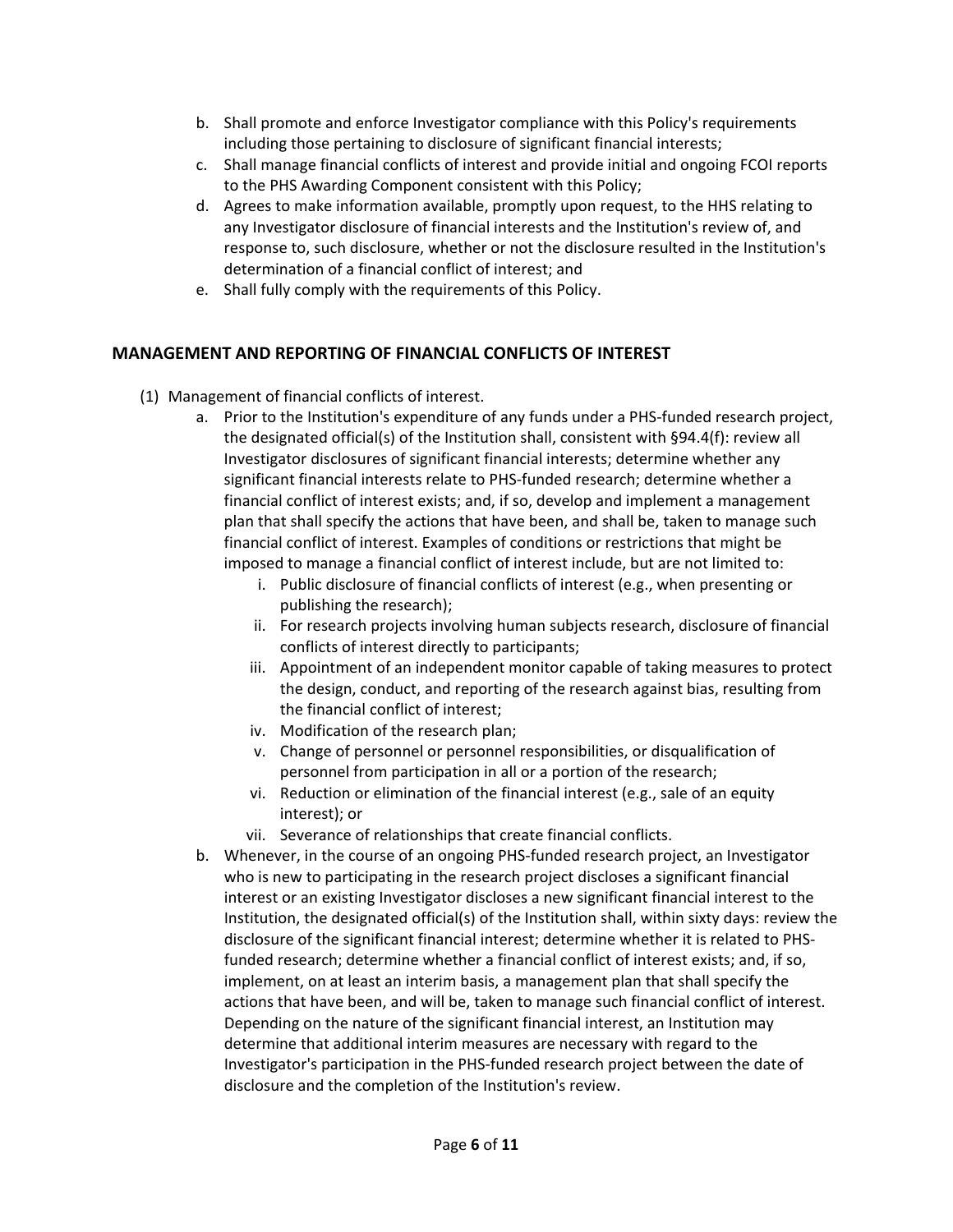- c. Whenever the Institution identifies a significant financial interest that was not disclosed timely by an Investigator or, for whatever reason, was not previously reviewed by the Institution during an ongoing PHS-funded research project (e.g., was not timely reviewed or reported by a subrecipient), the designated official(s) shall, within sixty days: review the significant financial interest; determine whether it is related to PHSfunded research; determine whether a financial conflict of interest exists; and, if so:
	- i. Implement, on at least an interim basis, a management plan that shall specify the actions that have been, and will be, taken to manage such financial conflict of interest going forward;
	- ii. (A) In addition, whenever a financial conflict of interest is not identified or managed in a timely manner including failure by the Investigator to disclose a significant financial interest that is determined by the Institution to constitute a financial conflict of interest; failure by the Institution to review or manage such a financial conflict of interest; or failure by the Investigator to comply with a financial conflict of interest management plan, the Institution shall, within 120 days of the Institution's determination of noncompliance, complete a retrospective review of the Investigator's activities and the PHS-funded research project to determine whether any PHS-funded research, or portion thereof, conducted during the time period of the noncompliance, was biased in the design, conduct, or reporting of such research. (B) The Institution is required to document the retrospective review; such documentation shall include, but not necessarily be limited to, all of the following key elements:
		- 1. Project number;
		- 2. Project title;
		- 3. PM/PD/PI or contact PM/PD/PI if a multiple PM/PD/PI model is used;
		- 4. Name of the Investigator with the FCOI;
		- 5. Name of the entity with which the Investigator has a financial conflict of interest;
		- 6. Reason(s) for the retrospective review;
		- 7. Detailed methodology used for the retrospective review (e.g., methodology of the review process, composition of the review panel, documents reviewed);
		- 8. Findings of the review; and
		- 9. Conclusions of the review.
	- iii. Based on the results of the retrospective review, if appropriate, the Institution shall update the previously submitted FCOI report, specifying the actions that will be taken to manage the financial conflict of interest going forward. If bias is found, the Institution is required to notify the PHS Awarding Component promptly and submit a mitigation report to the PHS Awarding Component. The mitigation report must include, at a minimum, the key elements documented in the retrospective review above and a description of the impact of the bias on the research project and the Institution's plan of action or actions taken to eliminate or mitigate the effect of the bias (e.g., impact on the research project; extent of harm done, including any qualitative and quantitative data to support any actual or future harm; analysis of whether the research project is salvageable). Thereafter, the Institution will submit FCOI reports annually, as specified elsewhere in this Policy. Depending on the nature of the financial conflict of interest, an Institution may determine that additional interim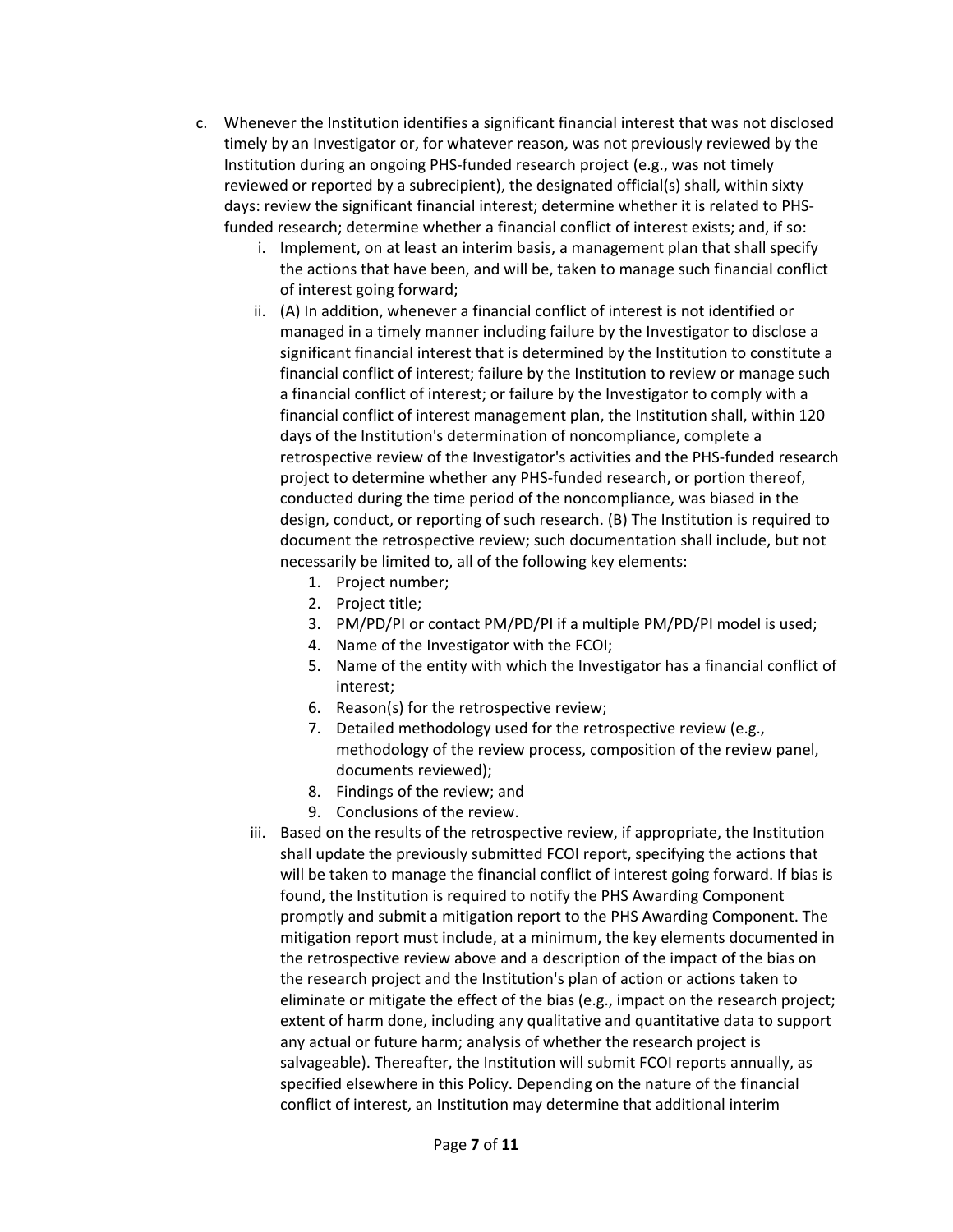measures are necessary with regard to the Investigator's participation in the PHS-funded research project between the date that the financial conflict of interest or the Investigator's noncompliance is determined and the completion of the Institution's retrospective review.

- d. Whenever an Institution implements a management plan pursuant to this Policy, the Institution shall monitor Investigator compliance with the management plan on an ongoing basis until the completion of the PHS-funded research project.
- e.
- i. Prior to the Institution's expenditure of any funds under a PHS-funded research project, the Institution shall ensure public accessibility, via a publicly accessible website or written response to any requestor within five business days of a request, of information concerning any significant financial interest disclosed to the Institution that meets the following three criteria:
	- 1. The significant financial interest was disclosed and is still held by key personnel as defined in this part;
	- 2. The Institution determines that the significant financial interest is related to the PHS-funded research; and
	- 3. The Institution determines that the significant financial interest is a financial conflict of interest.
- ii. The information that the Institution makes available via a publicly accessible Web site or written response to any requestor within five business days of a request, shall include, at a minimum, the following: The Investigator's name; the Investigator's title and role with respect to the research project; the name of the entity in which the significant financial interest is held; the nature of the significant financial interest; and the approximate dollar value of the significant financial interest (dollar ranges are permissible: \$0–\$4,999; \$5,000–\$9,999; \$10,000–\$19,999; amounts between \$20,000–\$100,000 by increments of \$20,000; amounts above \$100,000 by increments of \$50,000), or a statement that the interest is one whose value cannot be readily determined through reference to public prices or other reasonable measures of fair market value.
- iii. If the Institution uses a publicly accessible website for the purposes of this subsection, the information that the Institution posts shall be updated at least annually. In addition, the Institution shall update the website within sixty days of the Institution's receipt or identification of information concerning any additional significant financial interest of the senior/key personnel for the PHSfunded research project that was not previously disclosed, or upon the disclosure of a significant financial interest of senior/key personnel new to the PHS-funded research project, if the Institution determines that the significant financial interest is related to the PHS-funded research and is a financial conflict of interest. The website shall note that the information provided is current as of the date listed and is subject to updates, on at least an annual basis and within 60 days of the Institution's identification of a new financial conflict of interest. If the Institution responds to written requests for the purposes of this subsection, the Institution will note in its written response that the information provided is current as of the date of the correspondence and is subject to updates, on at least an annual basis and within 60 days of the Institution's identification of a new financial conflict of interest, which should be requested subsequently by the requestor.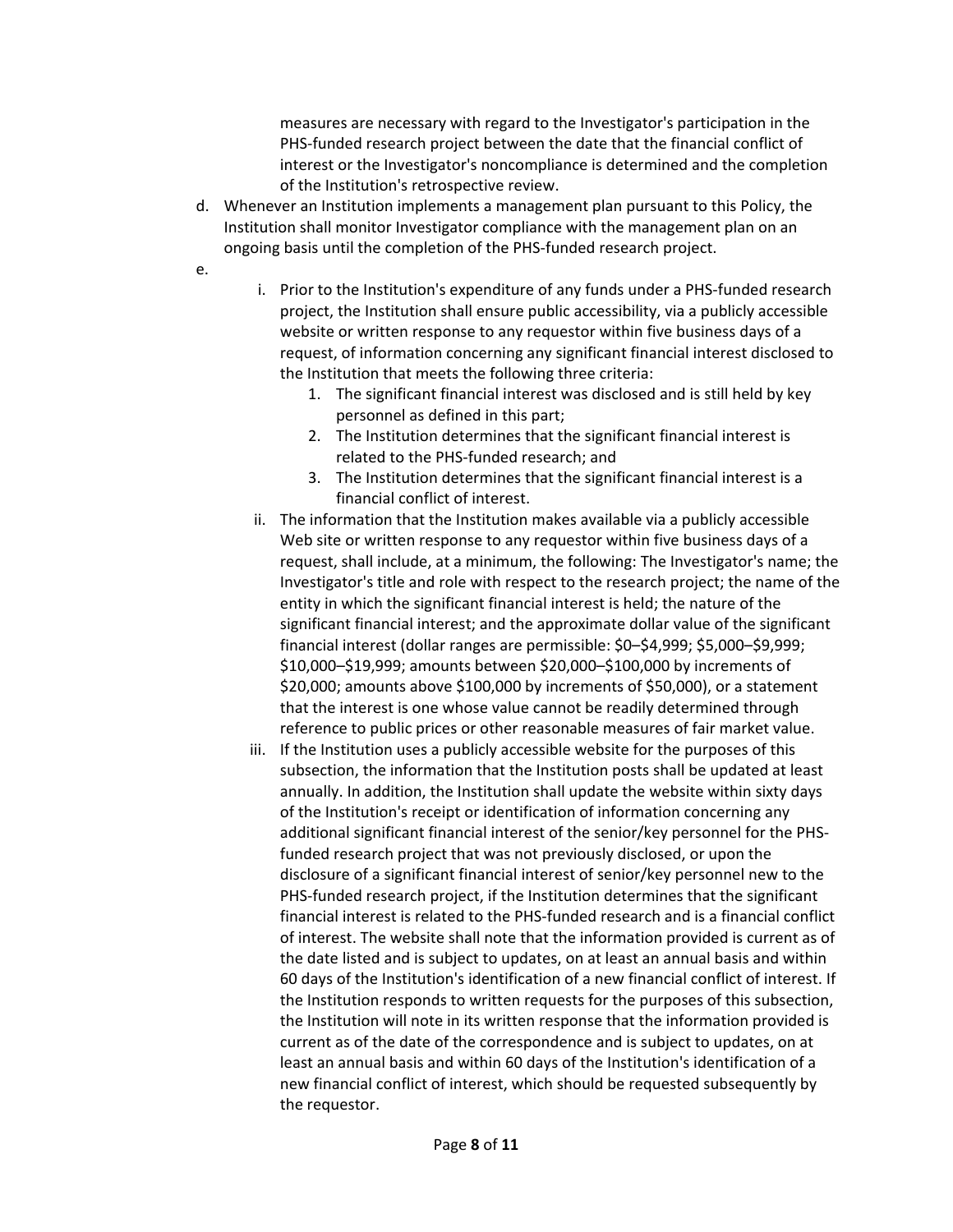- iv. Information concerning the significant financial interests of an individual subject to paragraph (1)e of this section shall remain available, for responses to written requests or for posting via the Institution's publicly accessible website for at least three years from the date that the information was most recently updated.
- f. In addition to the types of financial conflicts of interest as defined in this Policy that must be managed pursuant to this section, an Institution may require the management of other financial conflicts of interest in its policy on financial conflicts of interest, as the Institution deems appropriate.
- (2) Reporting of financial conflicts of interest.
	- a. Prior to the Institution's expenditure of any funds under a PHS-funded research project, the Institution shall provide to the PHS Awarding Component an FCOI report regarding any Investigator's significant financial interest found by the Institution to be conflicting and ensure that the Institution has implemented a management plan in accordance with this Policy. In cases in which the Institution identifies a financial conflict of interest and eliminates it prior to the expenditure of PHS-awarded funds, the Institution shall not submit an FCOI report to the PHS Awarding Component.
	- b. For any significant financial interest that the Institution identifies as conflicting subsequent to the Institution's initial FCOI report during an ongoing PHS-funded research project (e.g., upon the participation of an Investigator who is new to the research project), the Institution shall provide to the PHS Awarding Component, within sixty days, an FCOI report regarding the financial conflict of interest and ensure that the Institution has implemented a management plan in accordance with this Policy. Pursuant to paragraph (1).c.ii of this section, where such FCOI report involves a significant financial interest that was not disclosed timely by an Investigator or, for whatever reason, was not previously reviewed or managed by the Institution (e.g., was not timely reviewed or reported by a subrecipient), the Institution also is required to complete a retrospective review to determine whether any PHS-funded research, or portion thereof, conducted prior to the identification and management of the financial conflict of interest was biased in the design, conduct, or reporting of such research. Additionally, pursuant to paragraph (1).c.iii of this section, if bias is found, the Institution is required to notify the PHS Awarding Component promptly and submit a mitigation report to the PHS Awarding Component.
	- c. Any FCOI report required under paragraphs (2).a or (2).b of this section shall include sufficient information to enable the PHS Awarding Component to understand the nature and extent of the financial conflict, and to assess the appropriateness of the Institution's management plan. Elements of the FCOI report shall include, but are not necessarily limited to the following:
		- i. Project/Contract number;
		- ii. PM/PD/PI or Contact PM/PD/PI if a multiple PM/PD/PI model is used;
		- iii. Name of the Investigator with the financial conflict of interest;
		- iv. Name of the entity with which the Investigator has a financial conflict of interest;
		- v. Nature of the financial interest (e.g., equity, consulting fee, travel reimbursement, honorarium);
		- vi. Value of the financial interest (dollar ranges are permissible: \$0–\$4,999; \$5,000–\$9,999; \$10,000–\$19,999; amounts between \$20,000–\$100,000 by increments of \$20,000; amounts above \$100,000 by increments of \$50,000), or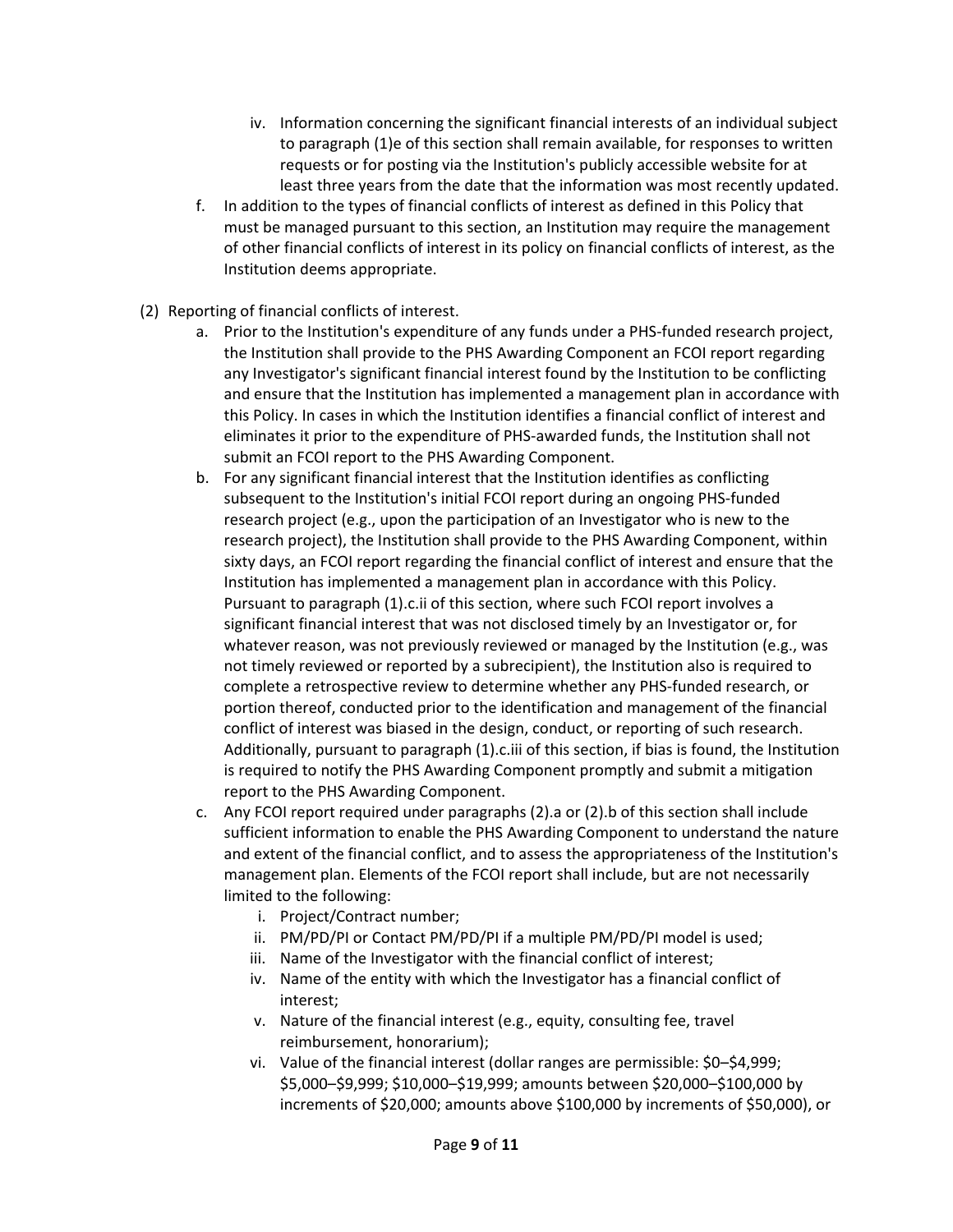a statement that the interest is one whose value cannot be readily determined through reference to public prices or other reasonable measures of fair market value;

- vii. A description of how the financial interest relates to the PHS-funded research and the basis for the Institution's determination that the financial interest conflicts with such research; and
- viii. A description of the key elements of the Institution's management plan, including:
	- 1. Role and principal duties of the conflicted Investigator in the research project;
	- 2. Conditions of the management plan;
	- 3. How the management plan is designed to safeguard objectivity in the research project;
	- 4. Confirmation of the Investigator's agreement to the management plan;
	- 5. How the management plan will be monitored to ensure Investigator compliance; and
	- 6. Other information as needed.
- d. For any financial conflict of interest previously reported by the Institution with regard to an ongoing PHS-funded research project, the Institution shall provide to the PHS Awarding Component an annual FCOI report that addresses the status of the financial conflict of interest and any changes to the management plan for the duration of the PHS-funded research project. The annual FCOI report shall specify whether the financial conflict is still being managed or explain why the financial conflict of interest no longer exists. The Institution shall provide annual FCOI reports to the PHS Awarding Component for the duration of the project period (including extensions with or without funds) in the time and manner specified by the PHS Awarding Component.
- e. In addition to the types of financial conflicts of interest as defined in this Policy that must be reported pursuant to this section, the Institution may require the reporting of other financial conflicts of interest in its policy on financial conflicts of interest, as the Institution deems appropriate.

## **REMEDIES**

- (1) If the failure of an Investigator to comply with an Institution's financial conflicts of interest policy or a financial conflict of interest management plan appears to have biased the design, conduct, or reporting of the PHS-funded research, the Institution shall promptly notify the PHS Awarding Component of the corrective action taken or to be taken. The PHS Awarding Component will consider the situation and, as necessary, take appropriate action, or refer the matter to the Institution for further action, which may include directions to the Institution on how to maintain appropriate objectivity in the PHS-funded research project.
- (2) The PHS Awarding Component and/or HHS may inquire at any time (before, during, or after award) into any Investigator disclosure of financial interests and the Institution's review of, and response to, such disclosure, regardless of whether or not the disclosure resulted in the Institution's determination of a financial conflict of interest. An Institution is required to submit, or permit on site review of, all records pertinent to compliance with this Policy. To the extent permitted by law, HHS will maintain the confidentiality of all records of financial interests. On the basis of its review of records or other information that may be available, the PHS Awarding